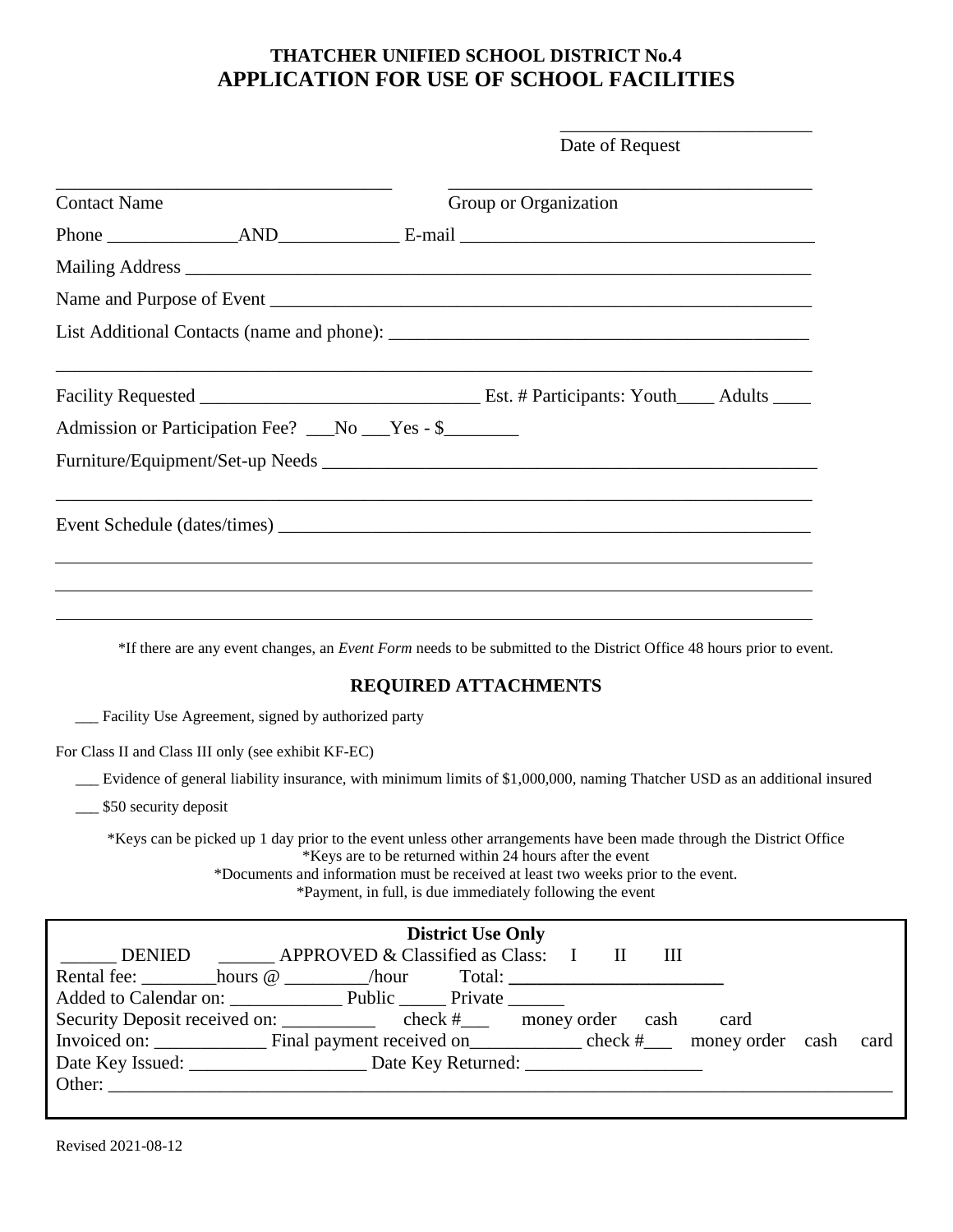# **THATCHER UNIFIED SCHOOL DISTRICT NO. 4 FACILITY USE AGREEMENT**

#### **1. PARTIES**

The parties to this Contract, hereinafter referred to as "Agreement," are *Thatcher Unified School District No. 4*, hereinafter referred to as "DISTRICT", and the "Group or Organization" specified in the accompanying *Application for Community Use of School Facilities*, and herein after referred to as "OCCUPANT".

#### **2. RECITALS**

The execution of this Agreement is authorized by board policy KF and by annual Board action, permitting the signing of such agreements by its superintendent.

The DISTRICT agrees to make available the facility described for the purpose presented in the attached "Application." OCCUPANT shall have access to the FACILITY during the times specified.

Authorization for use of school facilities shall not be considered as endorsement of or approval of the activity, group, or organization or the purposes they represent.

#### **3. TERM**

The term of the Agreement shall be as specified on the "Application," after which time OCCUPANT's rights to use the FACILITY under this Agreement shall automatically expire.

#### **4. COMPENSATION**

OCCUPANT agrees to compensate the DISTRICT for use of the FACILITY at the rate indicated on the DISTRICT'S current *Facility Fee Schedule*, or according to such terms as may be articulated as an addendum to this Agreement, and submitted at the time the Agreement is executed.

#### **5. USE OF PREMISES**

OCCUPANT represents that the FACILITY will be used only for the stated purpose(s). Use shall be performed in compliance with all applicable statutes, rules and regulations, including, but not limited to the following: **Safety**

- OCCUPANT shall conduct its activities and shall require all participants to conduct activities in a careful, prudent and safe manner.
- OCCUPANT shall inform participants of rules to maintain the facility in a safe and compliant manner.
- Number of participants shall not exceed the capacity of the facility as designated by the DISTRICT.
- Means of access and egress shall be identified and communicated to participants.
- Parking and pedestrian guidelines shall be observed and enforced according to local ordinances and state laws.

• Any electrical tools, appliances and extension cords used shall be in good condition.

#### **Care**

- Area(s) shall be maintained in a clean, organized manner.
- All materials used shall be properly handled and stored.
- No food or drinks shall be permitted, except as expressly authorized by the DISTRICT.
- No open flame or firearms, of any kind, shall be permitted.
- Equipment and supplies, including locks, shall be left in place.
- Outside exits shall remain closed, as necessary for peak efficiency of heating and cooling units.
- When facility use is complete, lights shall be turned off, doors locked and keys returned.

#### **Supervision**

- Participants and activities shall be under competent supervision. Disorderly conduct of any kind shall not be condoned.
- Participants shall be confined to the specific area of the facility approved for use.
- OCCUPANT shall not serve or use liquor, narcotic drugs, or tobacco in any form, or allow others to serve or use liquor, narcotic drugs, or tobacco in any form during use of the FACILITY.
- OCCUPANT shall provide adequate supervisory personnel to ensure security of the facility.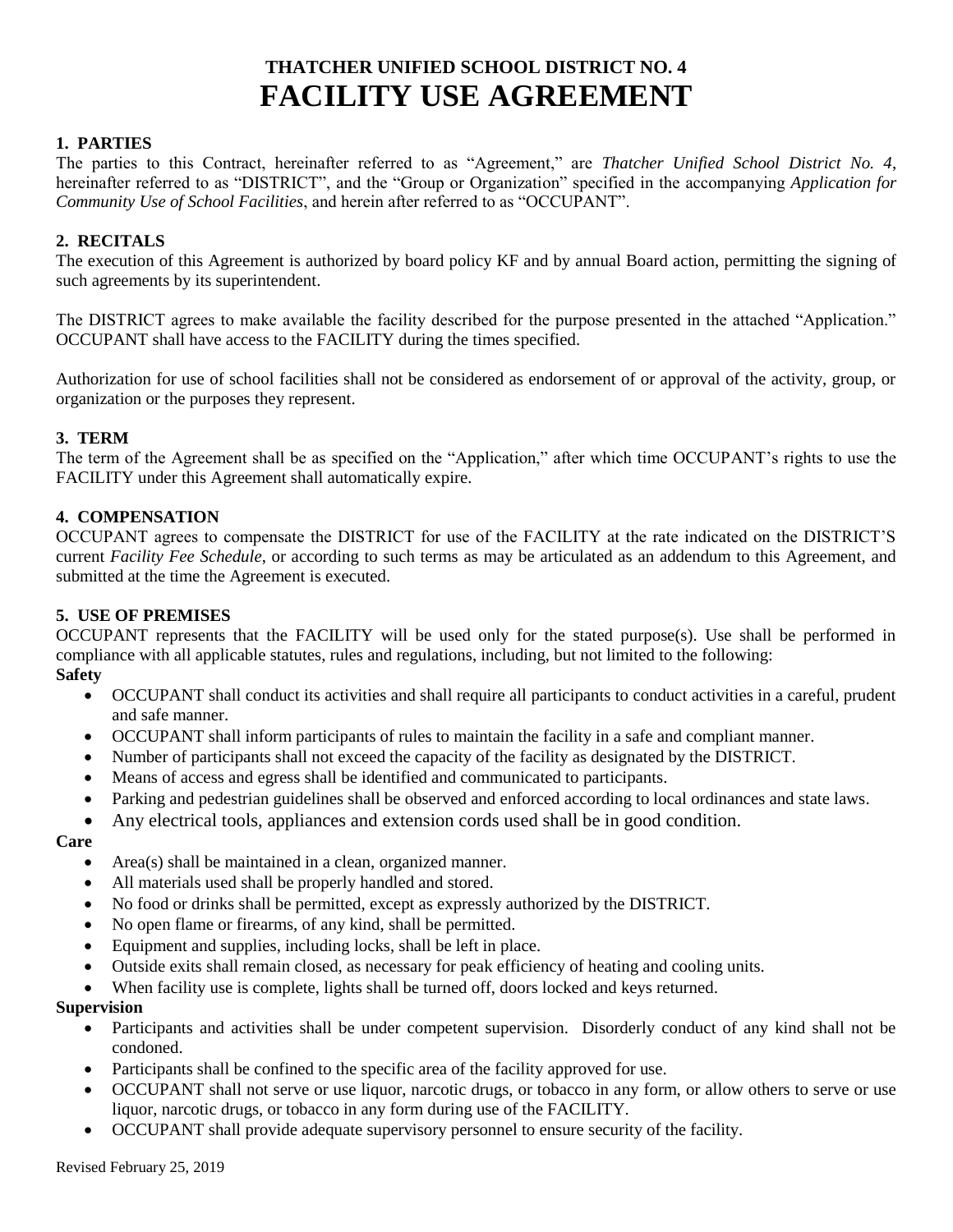• OCCUPANT shall maintain a list of emergency agencies and phone numbers available at all times.

Use inconsistent with these provisions or in violation of any environmental, state, city or county ordinance or other law is deemed a material breach of this Agreement.

OCCUPANT is responsible to ensure that all participants comply with the terms of this Agreement.

#### **6. RELATIONSHIP**

The parties agree that neither the OCCUPANT nor any employees or other personnel of the OCCUPANT will for any purpose be considered employees of the DISTRICT and the DISTRICT shall not be responsible in any manner for the supervision, daily direction and control of the occupant and/or any of its employees or other personnel.

#### **7. MAINTENANCE AND REPAIR**

OCCUPANT agrees to accept the FACILITY "as is" and to supply any additional furniture, equipment and other property necessary and appropriate to its use of the FACILITY. Modifications, including extra furniture and/or equipment may require an additional fee. All property belonging to OCCUPANT or any other person or entity in the FACILITY shall be at the risk of OCCUPANT or such other person or entity only and the DISTRICT shall not be liable for damage thereto or theft or misappropriation thereof.

OCCUPANT shall reimburse DISTRICT for all damage to the FACILITY caused by any criminal or negligent act or act of vandalism or malicious mischief, except to the extent insurance proceeds are received by the DISTRICT in compensation therefore.

As associated with long-term use, the DISTRICT shall provide structural maintenance of the facility and shall maintain exterior parking and sidewalks for shared use by OCCUPANT'S staff and students. The DISTRICT may, from time to time, make improvements to the FACILITY, at its sole discretion. OCCUPANT shall not make alterations, additions or improvements to the FACILITY except as approved by the DISTRICT in advance.

OCCUPANT'S share of operating costs, including utilities, custodial service and routine building maintenance, is included in the rental fee.

#### **8. FIRE AND CASUALTY DAMAGE**

If the FACILITY becomes damaged by fire or casualty, but not thereby rendered untenantable in whole or part, the DISTRICT shall have the option to cause such damage to be repaired from the insurance proceeds paid pursuant to such damage, and the rent shall not be abated. If by reason of such occurrence the FACILITY shall be rendered untenantable, DISTRICT shall abate rent for the period of repair and reconstruction; provided, however, that there shall be no abatement in the event such damage was caused by the negligence or omission of OCCUPANT, its agents or employees.

The DISTRICT may, in any of the above events and upon its sole election, terminate this Agreement by presenting OCCUPANT written notice of such election within sixty (60) days following the date of the occurrence, and in such event this Agreement shall terminate, and rent shall be prorated, on the date of such notice. In no event shall the DISTRICT be held liable for repair costs in excess of the insurance proceeds paid to the DISTRICT as a result of such damage or destruction.

### **9. LIABILITY AND INDEMNITY**

OCCUPANT shall not perform any acts or engage in any practices that may injure adjoining buildings or property or be a nuisance or menace to other persons in the area. OCCUPANT shall not conduct, or with knowledge permit to be conducted or perpetrated, any public or private nuisance on, or disfigurement to the rented FACILITY or common campus **facilities** 

As a material part of the consideration to the DISTRICT, OCCUPANT hereby assumes all risk of damage to and loss or theft of property, and injury or death to persons related to OCCUPANT's use or occupancy of any portion of the FACILITY from any cause whatsoever, and OCCUPANT hereby waives all claims in respect thereof against DISTRICT.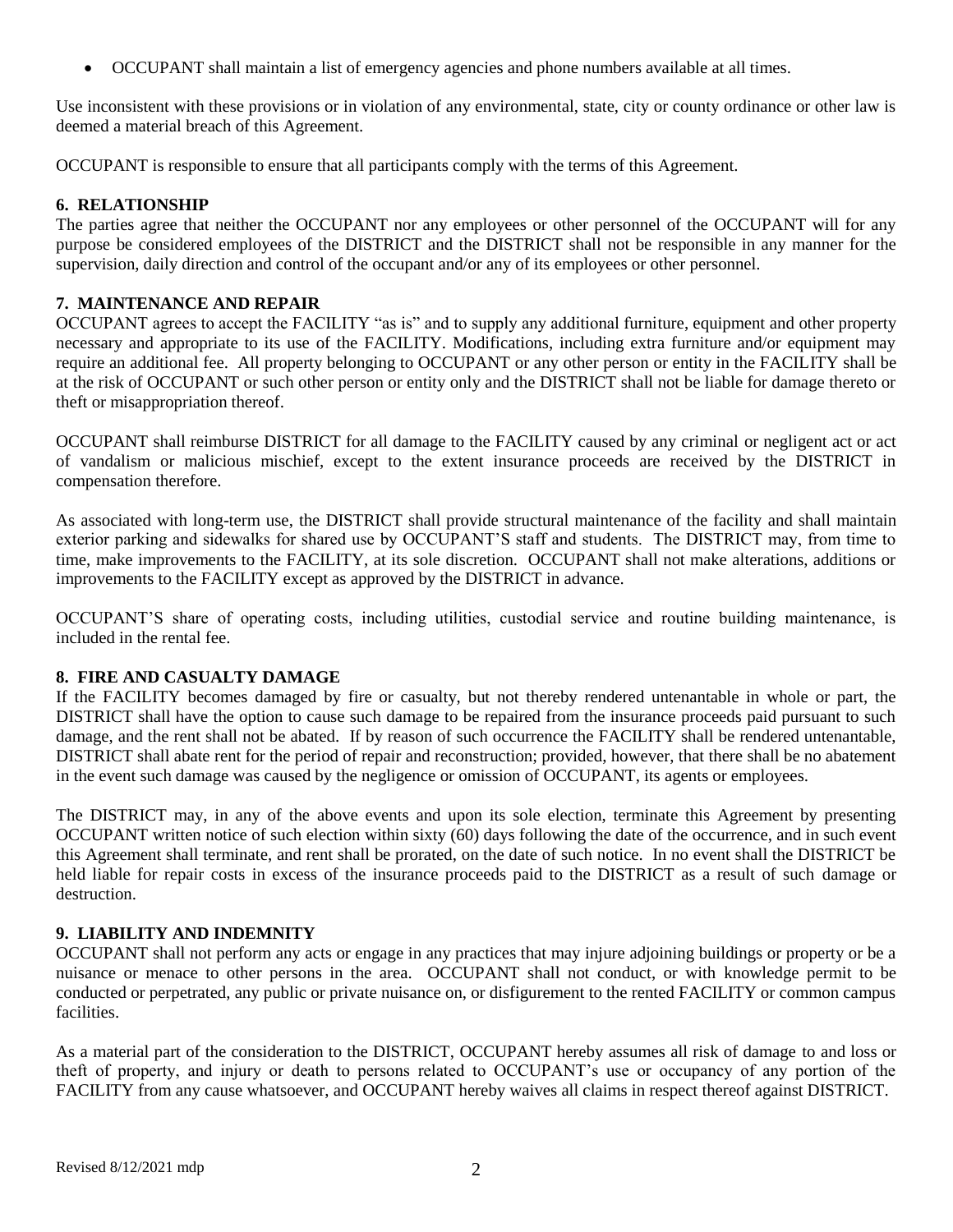OCCUPANT shall indemnify, defend, and save harmless DISTRICT and all of its employees, agents, and representatives from any and all claims, demands, suits, actions, proceedings, loss, cost and damages of every kind and description including any attorney's fees and/or litigation expenses, which may be brought or made against or incurred by DISTRICT, on account of loss or damages to any property and for injuries to or death of any persona arising out of any act or omission by OCCUPANT, its employees, agents, representatives, or arising out of its use of the FACILITY, or arising out of workers' compensation claims or unemployment disability compensation claims or employees of OCCUPANT, or out of claims under similar such laws.

### **10. INSURANCE**

Pursuant to ARS. Section 15-1105 et seq., OCCUPANT agrees to procure, at its expense, and maintain during the term hereof, a policy of general liability insurance, with minimum limits of \$1,000,000 against each claim for bodily injury, death and property damage occurring in connection with OCCUPANT's use of any portion of the FACILITY, which insurance shall include the DISTRICT as an additional Insured. OCCUPANT shall provide the DISTRICT with a certificate evidencing such insurance coverage is in effect.

### **11. ASSIGNMENTS AND SUBLETTING**

OCCUPANT shall not sublet, assign or transfer any rights or interests acquired under this Agreement, whether in whole or in part, to any other party without first obtaining the express, written consent of the DISTRICT. OCCUPANT shall remain fully and primarily liable for payment of all rental and other sums

due, or to become due, under this Agreement, and for the full performance of all other terms of this Agreement.

### **12. RIGHTS RESERVED**

(A) The DISTRICT expressly reserves all rights in and with respect to the FACILITY or property in the neighborhood of the FACILITY, not inconsistent with OCCUPANT's use thereof, including the rights to establish, develop, maintain and operate the common campus facilities on which the rental FACILITY resides, and to grant easements to others for same or similar purposes.

(B) OCCUPANT agrees that authorized representatives of the DISTRICT may enter the FACILITY, at will, for the purposes of inspecting or maintaining same. In the event tickets are sold or used, OCCUPANT shall provide three (3) complimentary courtesy tickets, for use at the DISTRICT'S discretion.

(C) The DISTRICT reserves all concession rights. OCCUPANT agrees that outside concessions are not to be brought on campus, unless specifically approved in writing by the DISTRICT, at the time the Agreement is executed. (D) The DISTRICT reserves the right to require approval of newspaper advertisements, promotional brochures and posters prior to distribution or display.

(E) The failure of DISTRICT to insist upon strict performance of any of the provisions of this Agreement or to exercise any rights or remedies provided by this Agreement, OCCUPANT's delay in the exercise of any such rights or remedies shall not release OCCUPANT from any of its responsibilities or obligations imposed by this Agreement and shall not be deemed a waiver of any right of DISTRICT to insist upon strict performance of this Agreement.

### **13. TERMINATION**

The DISTRICT reserves the right to cancel any facilities reservation, at any point in time, if it deems cancellation to be in its best interest.

OCCUPANT may terminate this Agreement as follows:

- A. Upon written mutual consent of the parties.
- B. Upon expiration of the term of this Agreement in accordance with the terms set forth above.
- C. With or without cause, upon ninety (90) days written notice to the other party.
- D. All notices required or necessary under this Agreement shall be posted by certified or registered mail, return receipt requested.

### **14. DEFAULT**

Revised  $8/12/2021$  mdp  $3$ In the event that the OCCUPANT fails to pay any fee or other sum required to be paid when due, or otherwise fails to comply with or observe any other provisions of the Agreement, in addition to any other remedy that may be available to the DISTRICT by reason of such failure, whether at law or in equity, the DISTRICT may immediately terminate this Agreement and all rights of the OCCUPANT hereunder.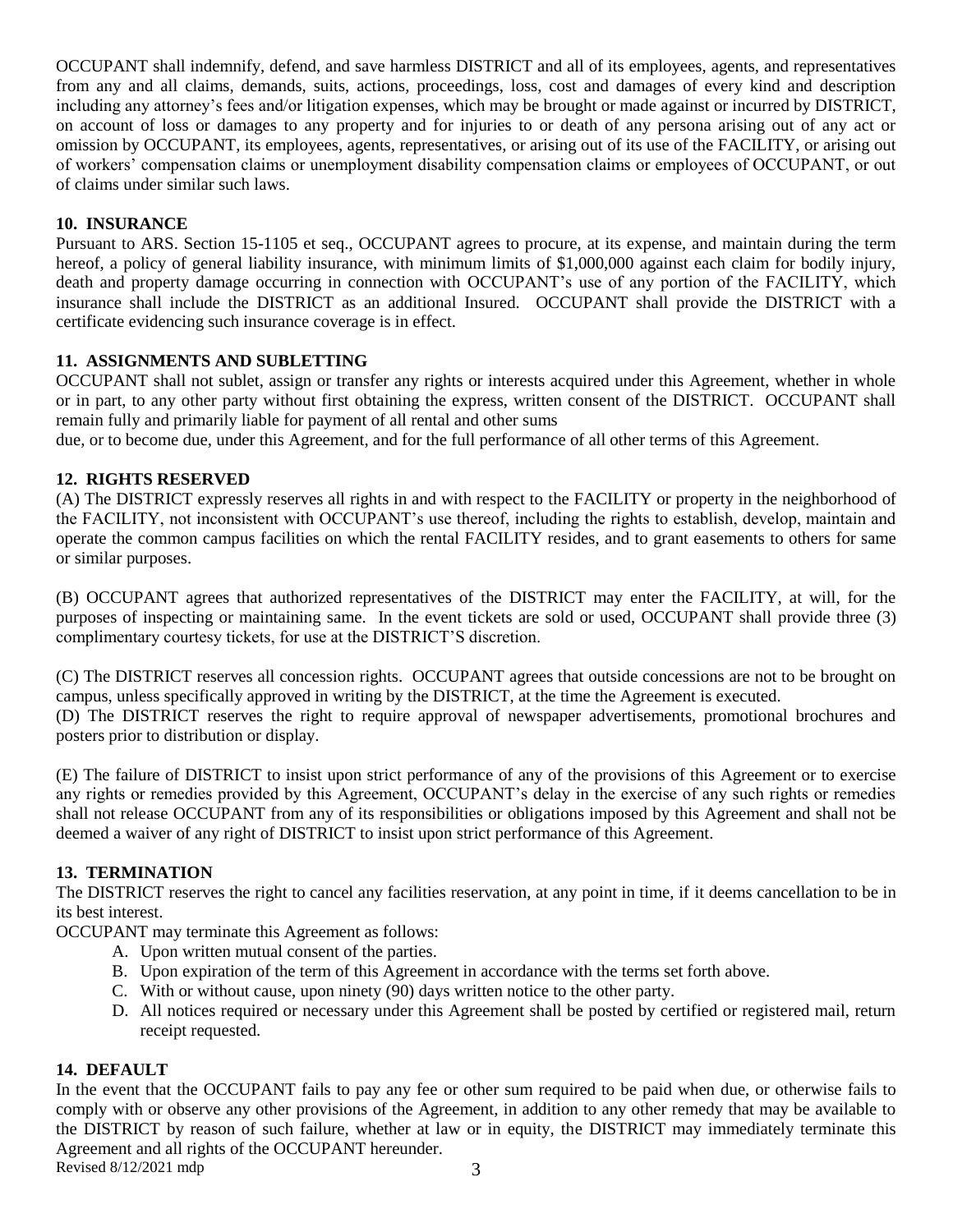#### **15. ENTIRE CONTRACT**

This Agreement embodies the entire contract between OCCUPANT and DISTRICT. The parties shall not be bound by or be liable for any statement or representation of any nature not set forth in this Agreement. Changes of any of the provisions of this Contract shall not be valid unless reduced to writing and signed by both parties.

#### **16. AUTHORITY**

The individual signing below on behalf of the OCCUPANT hereby represents and warrants that he/she is duly authorized to execute and deliver this Agreement on behalf of the OCCUPANT and that this Agreement is binding upon the OCCUPANT in accordance with its terms.

#### **17. SIGNATORIES TO THE AGREEMENT**

The parties have caused this Agreement to be executed by their duly authorized representatives, as follows:

| "DISTRICT"                              |                      |      |
|-----------------------------------------|----------------------|------|
| <b>Building Administrator Signature</b> | Date                 |      |
| Director of Operations Signature        | Date                 |      |
| Superintendent Signature                | Date                 |      |
| "OCCUPANT"                              |                      |      |
| Occupant's Title                        | Occupant's Signature | Date |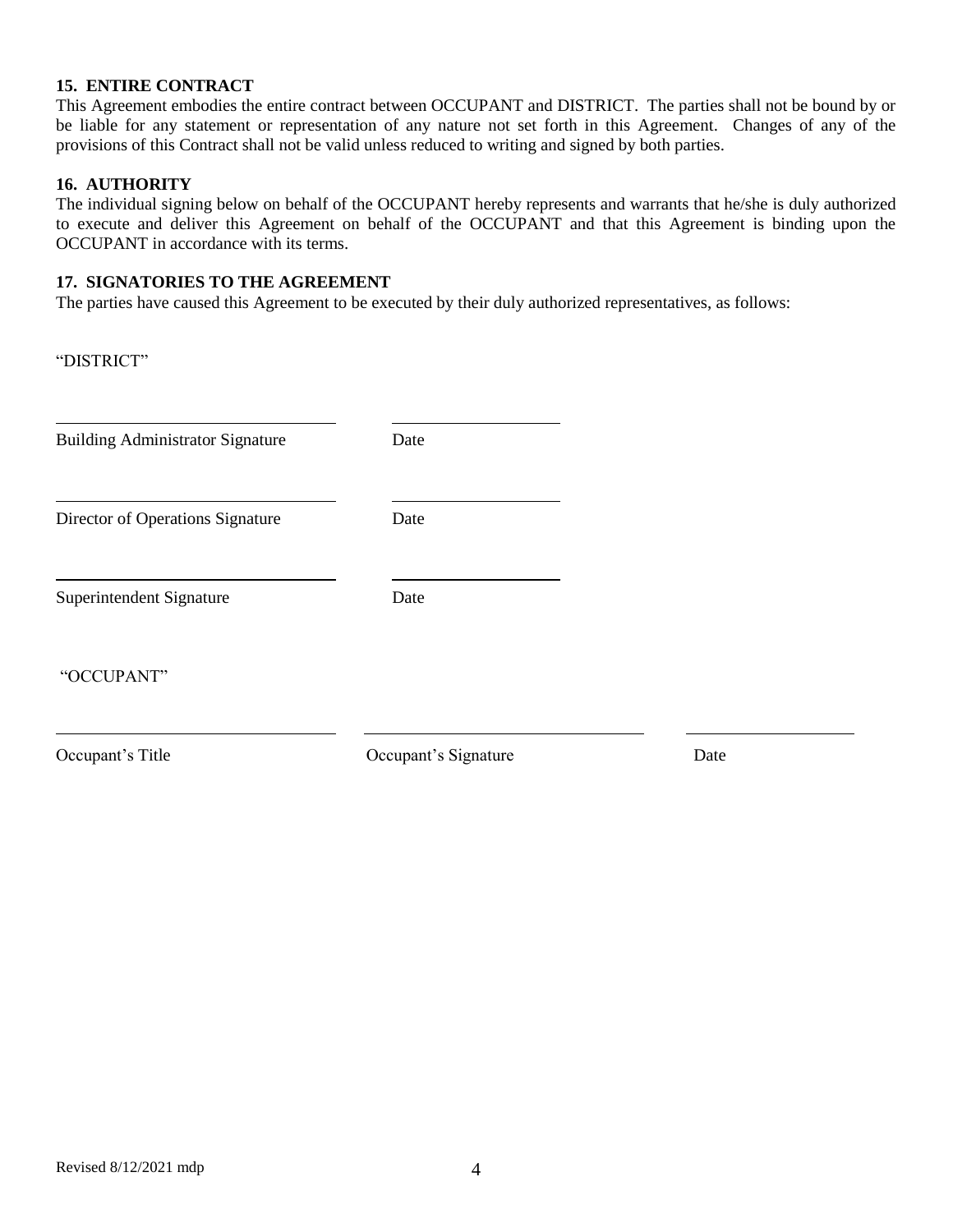

**MISSION** To provide an appropriate and outstanding educational experience for every student served.

**DISTRICT ADMINISTRATION** 3490 W. Main Street Phone: (928) 348-7200 Fax: (928) 348-7220

*Set to SOAR*

#### **JACK DALEY PRIMARY SCHOOL**

3615 W. Second Street Phone: (928) 348-7240 Fax: (928) 348-7243

*Champions for Children*

#### **THATCHER ELEMENTARY SCHOOL**

1386 N. Fourth Avenue Phone: (928) 348-7250 Fax: (928) 348-7253

*Nurturing Success*

#### **THATCHER MIDDLE SCHOOL**

1130 N. Fourth Avenue Phone: (928) 348-7260 Fax: (928) 348-7263

*A great place for kids to learn!*

#### **THATCHER HIGH SCHOOL**

601 N. Third Avenue Phone: (928) 348-7270 Fax: (928) 348-7273

*Building on Traditions, Creating Excellence*

> **EAGLE ONLINE ACADEMY** 601 N. Third Avenue

Phone: (928) 348-7270 Fax: (928) 348-7273

*Providing Opportunities!*

# **THATCHER UNIFIED SCHOOL DISTRICT No.4 EVENT CHANGE FORM**

\_\_\_\_\_\_\_\_\_\_\_\_\_\_\_\_\_\_\_\_\_\_\_\_\_\_\_\_\_\_\_\_\_\_\_\_\_\_\_\_\_\_\_\_\_\_\_\_\_\_\_\_\_\_\_\_\_\_\_\_\_\_\_\_\_\_\_\_\_\_

\_\_\_\_\_\_\_\_\_\_\_\_\_\_\_\_\_\_\_\_\_\_\_\_\_\_\_\_\_\_\_\_\_\_\_\_\_\_\_\_\_\_\_\_\_\_\_\_\_\_\_\_\_\_\_\_\_\_\_\_\_\_\_\_\_\_\_\_\_\_

\_\_\_\_\_\_\_\_\_\_\_\_\_\_\_\_\_\_\_\_\_\_\_\_\_\_\_\_\_\_\_\_\_\_\_\_\_\_\_\_\_\_\_\_\_\_\_\_\_\_\_\_\_\_\_\_\_\_\_\_\_\_\_\_\_\_\_\_\_\_

\_\_\_\_\_\_\_\_\_\_\_\_\_\_\_\_\_\_\_\_\_\_\_\_\_\_\_\_\_\_\_\_\_\_\_\_\_\_\_\_\_\_\_\_\_\_\_\_\_\_\_\_\_\_\_\_\_\_\_\_\_\_\_\_\_\_\_\_\_\_

Today's Date:  $\blacksquare$ 

Event Date and Time: \_\_\_\_\_\_\_\_\_\_\_\_\_\_\_\_\_\_\_\_\_\_\_\_\_\_\_

Event Contact Person: \_\_\_\_\_\_\_\_\_\_\_\_\_\_\_\_\_\_\_\_\_\_\_\_\_\_\_

Change Description:

Equipment Description:

Authorized Requestor

Signature: \_\_\_\_\_\_\_\_\_\_\_\_\_\_\_\_\_\_\_\_\_\_\_\_\_\_\_ Date: \_\_\_\_\_\_\_\_\_\_\_\_\_\_\_\_\_\_\_\_\_\_\_\_

Thatcher School District Representative

Signature: \_\_\_\_\_\_\_\_\_\_\_\_\_\_\_\_\_\_\_\_\_\_\_\_\_ Date: \_\_\_\_\_\_\_\_\_\_\_\_\_\_\_\_\_\_\_\_\_\_\_\_

**P.O. BOX 610 THATCHER, ARIZONA 85552**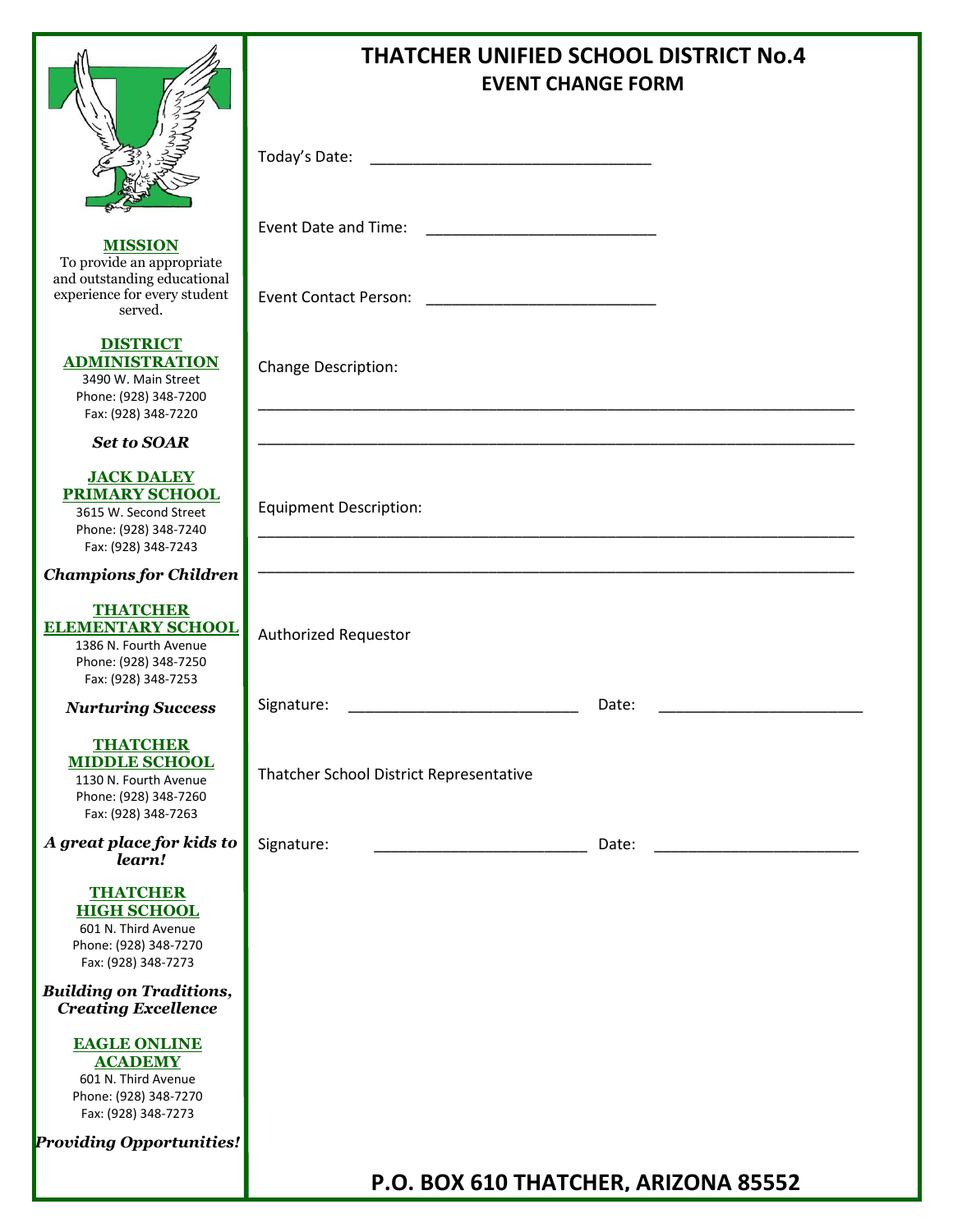# **COMMUNITY USE OF SCHOOL FACILITIES**

# **SCHOOL FACILITIES USER FEES**

**Class I** *Fees* No charge for District Mission related use.

School-sponsored activities Teacher Organizations School Clubs **P.T.A. / Organizations** Boy Scouts **Booster clubs** Little League Program

Girl Scouts **Arizona Youth Soccer/Football Organization** 

**Class II** *Fees* See below

Community college Civic organizations Recitals **Service organizations** Fulll-time employees

 Community concerts Educational organizations Churches Government organizations Cultural organizations Extended day resource programs

## **Class III** *Fees* See below

Commercial or profit-making organizations

| <b>Facility</b>                        | <b>Class II</b>                        | <b>Class III</b>  |
|----------------------------------------|----------------------------------------|-------------------|
| Classroom-Standard                     | \$15.00 per hour                       | \$20.00 per hour  |
| Classroom-Labs and Shops               | \$25.00 per hour                       | \$30.00 per hours |
| Gymnasium - High School                | \$40.00 per hour                       | \$50.00 per hour  |
| Gymnasium - Middle School              | \$35.00 per hour                       | \$40.00 per hour  |
| Gymnasium - Elementary                 | \$30.00 per hour                       | \$35.00 per hour  |
| Multi-Building - Primary               | \$30.00 per hour                       | \$35.00 per hour  |
| <b>High School Commons</b>             | \$40.00 per hour                       | \$50.00 per hour  |
| Amphitheater - High School             | \$20.00 per hour                       | \$25.00 per hour  |
| <b>District Board Room</b>             | \$25.00 per hour                       | \$30.00 per hour  |
| Data/Conference Building               | \$25.00 per hour                       | \$30.00 per hour  |
| Middle School Cafeteria only           | \$40.00 per hour                       | \$50.00 per hour  |
| <b>Outdoor Recreational Facilities</b> | to be determined by event requirements |                   |